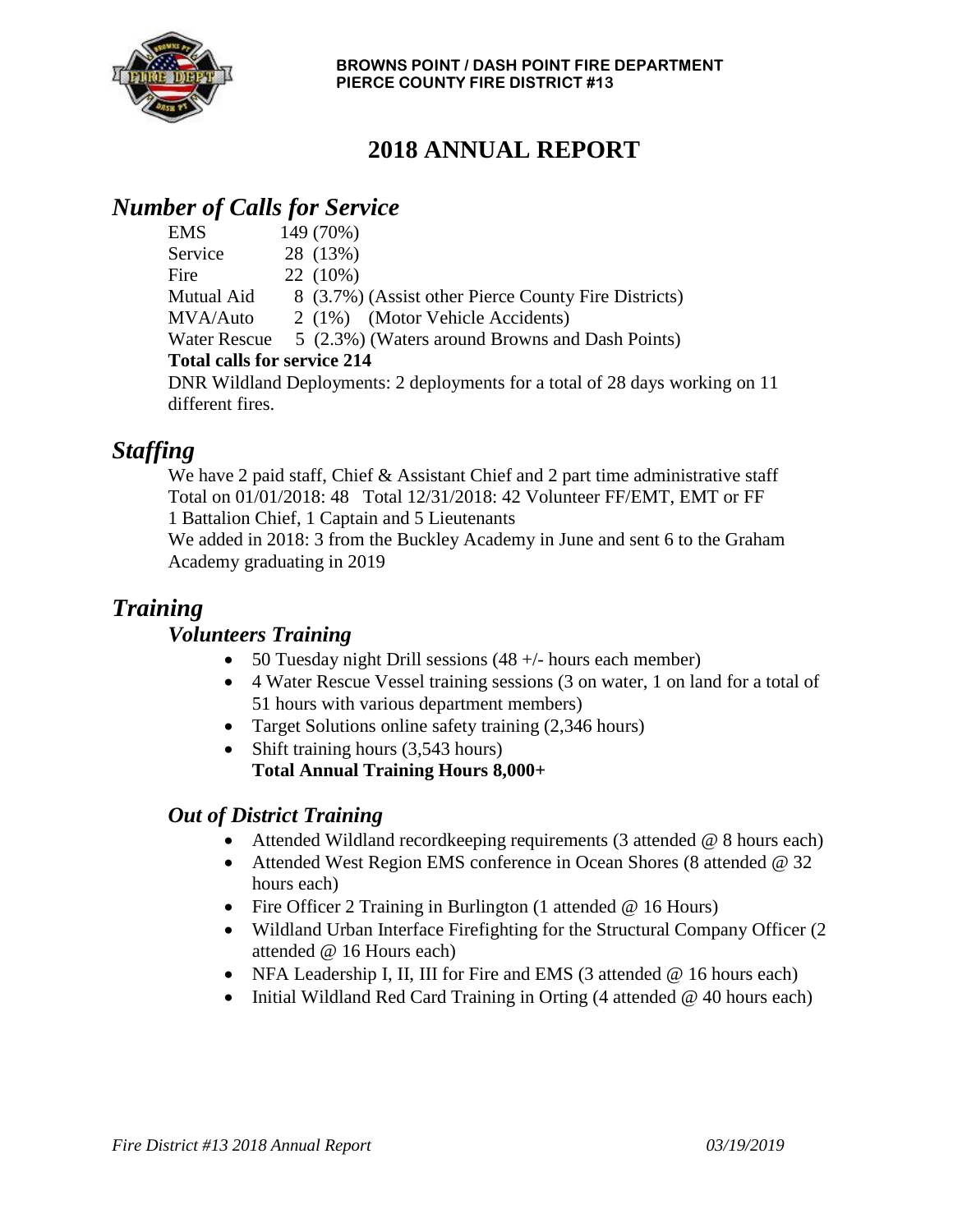

#### **BROWNS POINT / DASH POINT FIRE DEPARTMENT PIERCE COUNTY FIRE DISTRICT #13**

## *Community Involvement and Activities*

- Participated in Browns Point  $4<sup>th</sup>$  of July Parade
- Provided EMS support at Browns Point Salmon Bake
- Participated in fund raising Columbia Tower Leukemia Stair Climb (raised \$11,623)
- Holiday / Santa celebrations Dash Point & Santa Runs
- Holiday / Santa celebrations Browns Point & Santa Runs
- Provided 11 community training sessions on CPR
- Participated in Kids and Hoses Day at St. Matthew Church
- Participated in annual Dash Point Dash event
- Teach Fire Safety Awareness for preschoolers at Northpoint Preschool
- Delivered the Easter Bunny to the Easter Egg Hunt
- Cultural student exchange annually with Japanese Exchange Students
- Participated in Academy instruction at Graham Fire & Rescue (6 of our recruits were part of the class)

# *Facilities & Equipment Maintenance*

## *Browns Point Station*

- Replaced deteriorated siding on building exterior and rebuilt the exit stairs to the dentist parking area
- Converted all interior and exterior lighting, including emergency lighting, to LED reducing electrical costs and reducing our carbon footprint.
- Added seating bench to dining room
- Replaced all mattresses in resident rooms

#### *Dash Point Station*

• Converted all interior and exterior lighting, including emergency lighting, to LED reducing electrical costs and reducing our carbon footprint.

#### *Vehicles*

| <b>Description</b>         | Year/Age  | <b>Mileage</b>  | <b>Engine Hours</b> |
|----------------------------|-----------|-----------------|---------------------|
| Engine 77                  | 2001/17   | 45K             | 39,740              |
| Engine 76                  | 2001/17   | 36K             | 26,006              |
| Ambulance, A76             | 2002 / 16 | 171K            |                     |
| Brush Truck, BR76          | 2004 / 14 | 21 <sub>K</sub> |                     |
| Dodge Pickup, R77          | 2002 / 16 | 103K            |                     |
| Water Rescue Vessel, MAR77 | 2017/1    | 25hrs           |                     |
| Command Vehicle, C77       | 2004 / 14 | 130K            |                     |
| Command Vehicle, B77       | 2004 / 14 | 113K            |                     |
| Command Vehicle, U76       | 2002 / 15 | 109K            |                     |

- All vehicles serviced annually
- All fire engines pump tested and certified